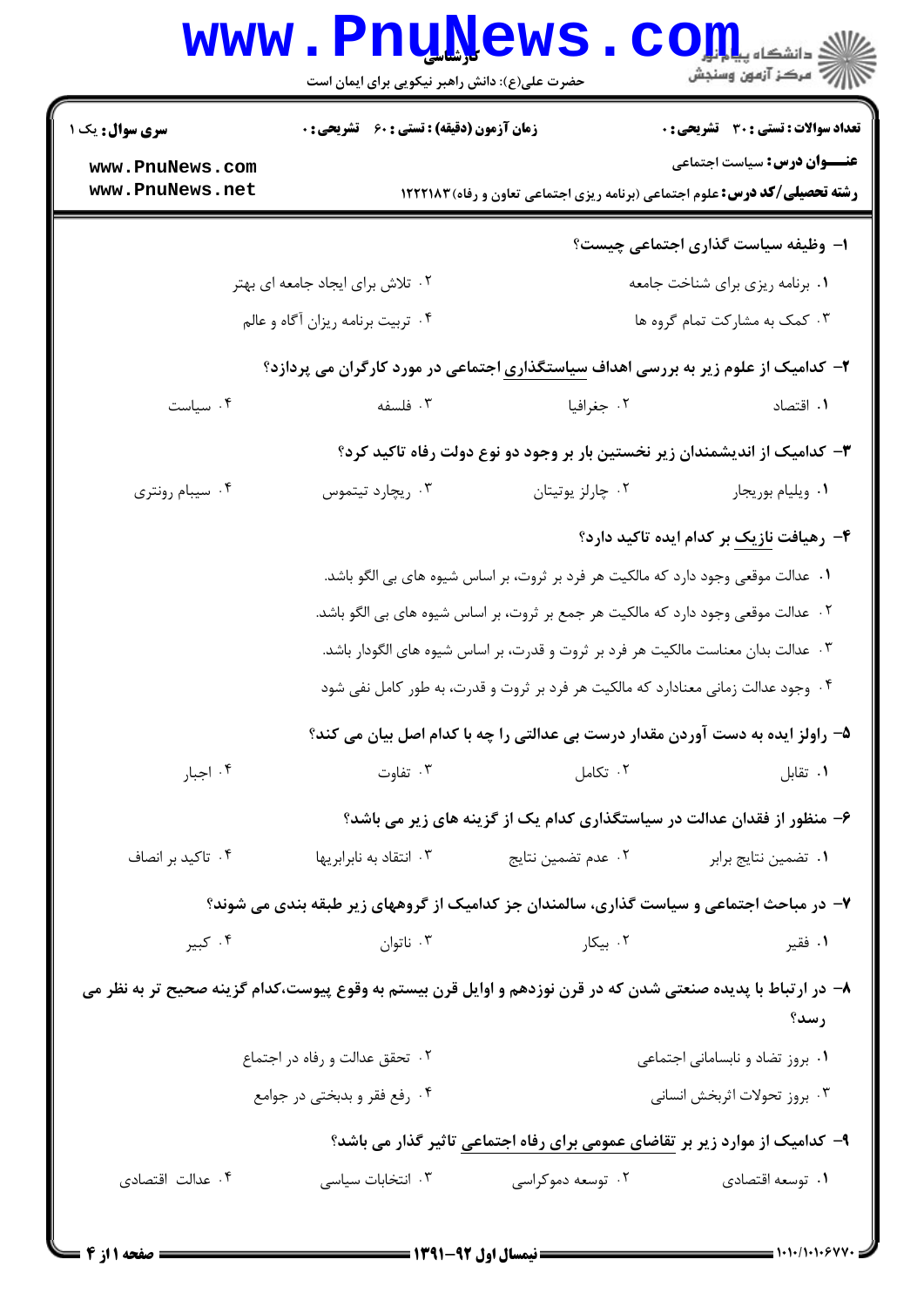| الاد دانشگاه پيام <mark>لو</mark> ل<br>الا مرکز آزمون وسنجش<br><b>تعداد سوالات : تستی : 30 ٪ تشریحی : 0</b><br><b>زمان آزمون (دقیقه) : تستی : 60 ٪ تشریحی : 0</b><br><b>سری سوال : ۱ یک</b><br><b>عنـــوان درس:</b> سیاست اجتماعی<br>www.PnuNews.com<br>www.PnuNews.net<br><b>رشته تحصیلی/کد درس:</b> علوم اجتماعی (برنامه ریزی اجتماعی تعاون و رفاه)1۲۲۲۱۸۳<br>۰۲ برنامه ریزی سیاسی- محلی و رشد اقتصادی<br>۰۱ سیاستگذاری اقتصادی و تامین رفاه اجتماعی<br>۰۳ توجه به مسائل فردی- گروه اجتماعی و محلی<br>۰۴ ابعاد سیاسی- فردی- محلی یا اجتماعات شهری |                                                                                         |  |  |  |  |  |
|-----------------------------------------------------------------------------------------------------------------------------------------------------------------------------------------------------------------------------------------------------------------------------------------------------------------------------------------------------------------------------------------------------------------------------------------------------------------------------------------------------------------------------------------------------|-----------------------------------------------------------------------------------------|--|--|--|--|--|
|                                                                                                                                                                                                                                                                                                                                                                                                                                                                                                                                                     |                                                                                         |  |  |  |  |  |
|                                                                                                                                                                                                                                                                                                                                                                                                                                                                                                                                                     |                                                                                         |  |  |  |  |  |
|                                                                                                                                                                                                                                                                                                                                                                                                                                                                                                                                                     | ۱۰− کدامیک از جنبه های زیر به رابطه میان سیاستگذاری اجتماعی و کنترل اجتماعی تاکید دارد؟ |  |  |  |  |  |
|                                                                                                                                                                                                                                                                                                                                                                                                                                                                                                                                                     |                                                                                         |  |  |  |  |  |
|                                                                                                                                                                                                                                                                                                                                                                                                                                                                                                                                                     |                                                                                         |  |  |  |  |  |
| ۱۱− رابطه بین سیاستگذاری اجتماعی و کنترل اجتماعی را چگونه بیان کرده اند؟                                                                                                                                                                                                                                                                                                                                                                                                                                                                            |                                                                                         |  |  |  |  |  |
| ۰۲ تضاد – فاقد پیچیدگ <i>ی</i><br>٠١ سرراست - بدون تناقض                                                                                                                                                                                                                                                                                                                                                                                                                                                                                            |                                                                                         |  |  |  |  |  |
| ۰۴ پیچیده- تناقض آمیز<br>۰۳ متقابل- بدون تناقض                                                                                                                                                                                                                                                                                                                                                                                                                                                                                                      |                                                                                         |  |  |  |  |  |
| ۱۲- کدامیک از اندیشه های معرفی شده در زیر، تاثیر قابل توجهی بر سیاست گذاری اجتماعی داشته است؟                                                                                                                                                                                                                                                                                                                                                                                                                                                       |                                                                                         |  |  |  |  |  |
| ۰۳ پسامدرنیته<br>۰۱ تفکر اسلامی<br>۰۴ سوسیالیسم<br>۰۲ سرمایه داری                                                                                                                                                                                                                                                                                                                                                                                                                                                                                   |                                                                                         |  |  |  |  |  |
| ۱۳- در کشور انگلیس یک پنجم از خانواده های فقیر چند درصد در آمد ملی را به خود اختصاص داده اند؟                                                                                                                                                                                                                                                                                                                                                                                                                                                       |                                                                                         |  |  |  |  |  |
| 9.7<br>$\epsilon$ . T<br>$\lambda$ . $\tau$                                                                                                                                                                                                                                                                                                                                                                                                                                                                                                         | f.1                                                                                     |  |  |  |  |  |
| ۱۴– کدام گزینه تاثیر مهمتری بر جهان پسامدرنیسم بر جای خواهد گذاشت؟                                                                                                                                                                                                                                                                                                                                                                                                                                                                                  |                                                                                         |  |  |  |  |  |
| ۰۴ مادی شدن<br>۰۳ جهانی شدن<br>۰۲ ماشینی شدن<br>۰۱ صنعتی شدن                                                                                                                                                                                                                                                                                                                                                                                                                                                                                        |                                                                                         |  |  |  |  |  |
| ۱۵– براساس نظر گیدنز، چه کسانی خواهان دخالت دولت در امور رفاهی بودند؟                                                                                                                                                                                                                                                                                                                                                                                                                                                                               |                                                                                         |  |  |  |  |  |
| ۲. اتحادیه های صنفی<br>۰۴ حاکمان مستبد<br>۰۳ دولت های لیبرال<br>۰۱ سوسیال دموکراتها                                                                                                                                                                                                                                                                                                                                                                                                                                                                 |                                                                                         |  |  |  |  |  |
| ۱۶– کدامیک از موارد زیر در شمار باورهای اصلی تیتموس قرار می گیرد؟                                                                                                                                                                                                                                                                                                                                                                                                                                                                                   |                                                                                         |  |  |  |  |  |
| ۰۱ تفکیک حوزه رفاه اقتصادی و اجتماعی<br>۰۲ تلفیق حوزه رفاه اقتصادی و اجتماعی                                                                                                                                                                                                                                                                                                                                                                                                                                                                        |                                                                                         |  |  |  |  |  |
| ۰۴ عدم نظارت رفاه اجتماعي و اقتصادي<br>۰۳ نظارت دقیق رفاه اجتماعی و اقتصادی                                                                                                                                                                                                                                                                                                                                                                                                                                                                         |                                                                                         |  |  |  |  |  |
| <b>۱۷</b> - سیاست راه سوم در پی تحقق و برقراری رابطه بین کدام یک از عوامل زیر می باشد؟                                                                                                                                                                                                                                                                                                                                                                                                                                                              |                                                                                         |  |  |  |  |  |
| ۰۲ اجتماع و گروه ها با هم<br>۰۱ فرد و اجتماع<br>۰۴ افراد با یکدیگر                                                                                                                                                                                                                                                                                                                                                                                                                                                                                  |                                                                                         |  |  |  |  |  |
| ۱۸– کدامیک از موارد زیر جزء پیشنهادات <u>منسوخ گرایان</u> به حساب می آید؟                                                                                                                                                                                                                                                                                                                                                                                                                                                                           |                                                                                         |  |  |  |  |  |
| ۰۱ تقویت کامل برنامه های اجتماعی حکومتی<br>۰۲ کنار گذاشتن برنامه های اجتماعی حکومتی                                                                                                                                                                                                                                                                                                                                                                                                                                                                 |                                                                                         |  |  |  |  |  |
| ۰۳ تقویت برنامه های سیاسی- اقتصادی حکومتی<br>۰۴ حذف برنامه های سیاسی- اجتماعی حکومتی                                                                                                                                                                                                                                                                                                                                                                                                                                                                |                                                                                         |  |  |  |  |  |
| ۱۹- کدامیک از گروه ها، توسعه اقتصادی را یک عنصر اساسی برای رفاه اجتماعی قلمداد می کند؟                                                                                                                                                                                                                                                                                                                                                                                                                                                              |                                                                                         |  |  |  |  |  |
| ۰۳ رفاه گرایان<br>۰۲ خرد گرایان<br>۰۴ توسعه گرايان<br>۰۱ نهاد گرایان                                                                                                                                                                                                                                                                                                                                                                                                                                                                                |                                                                                         |  |  |  |  |  |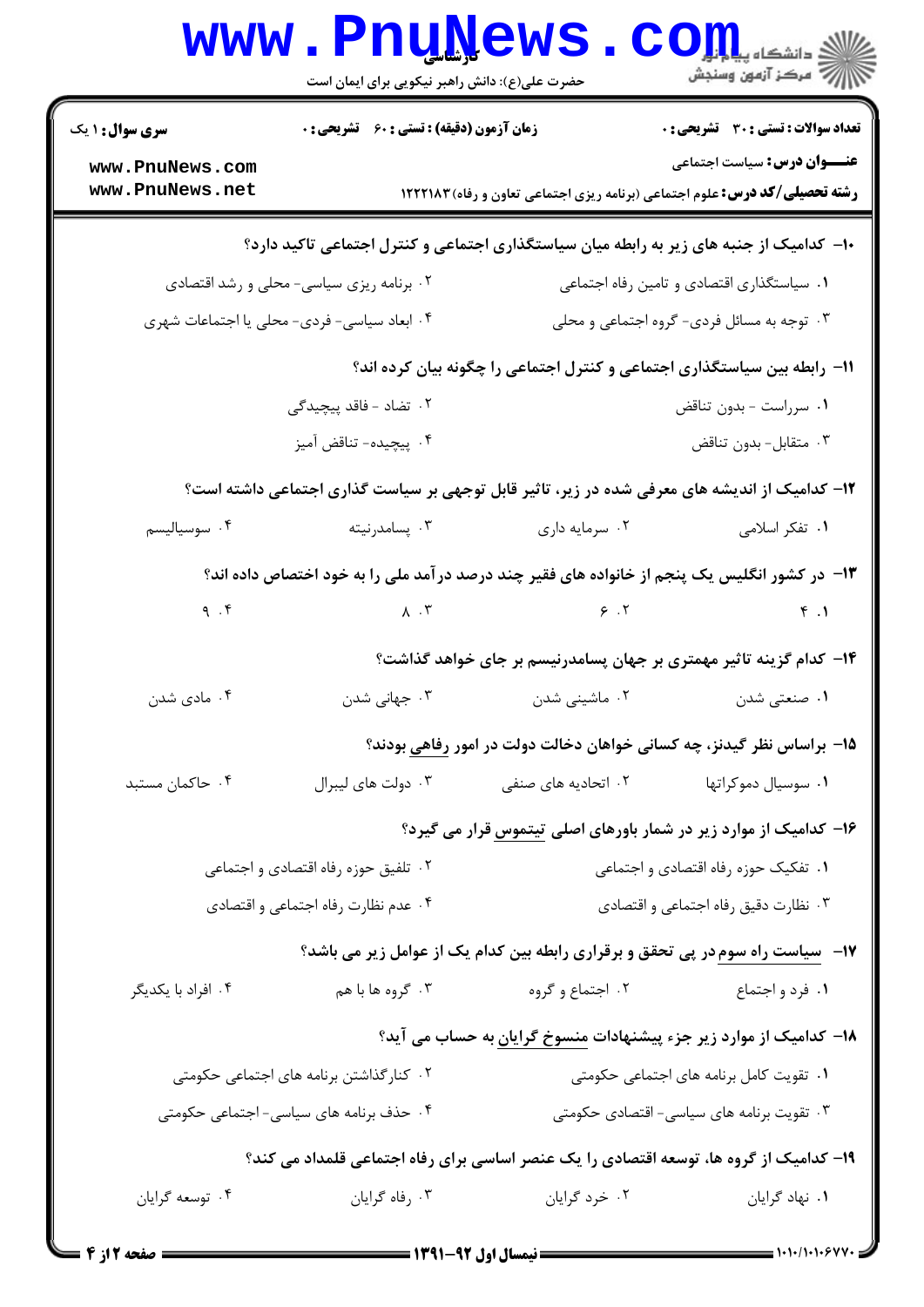| <b>سری سوال : ۱ یک</b> | زمان آزمون (دقیقه) : تستی : 60 ٪ تشریحی : 0 | <b>تعداد سوالات : تستی : 30 ٪ تشریحی : 0</b>                                       |
|------------------------|---------------------------------------------|------------------------------------------------------------------------------------|
| www.PnuNews.com        |                                             | <b>عنـــوان درس:</b> سیاست اجتماعی                                                 |
| www.PnuNews.net        |                                             | <b>رشته تحصیلی/کد درس:</b> علوم اجتماعی (برنامه ریزی اجتماعی تعاون و رفاه) ۱۲۲۲۱۸۳ |
|                        |                                             | ۲۰– کدام رویکرد به ارایه خدمات ملی سلامت توسط دولت معتقد می باشد؟                  |
|                        | ۰۲ حکومت های نژادپرستی                      | ۰۱ اندیشه های راست جدید                                                            |
|                        | ۰۴ رویکرد سوسیالیسم جدید                    | ۰۳ رویکرد سوسیال دموکرات                                                           |
|                        |                                             | <b>۲۱</b> – اصول سیاست اجتماعی در کدام گزینه صحیح آمده است؟                        |
|                        | ۰۲ آزادی- برابری- نیاز- حقوق                | ۰۱ برادری- برابری- عدالت-رفاه                                                      |
|                        | ۰۴ رفاه- آزادي - حقوق- نياز                 | ۰۳ سواد- برابری- عدالت- رفاه                                                       |
|                        |                                             | ٢٢- مهم ترين نظريه پرداز ليبراليسم مساوات طلبانه، كيست؟                            |
| ۰۴ بالدوک بان          | ۰۳ بلیک مورا                                | ۰۲ فیترپتریک<br>٠١. جان راولز                                                      |
|                        |                                             | ۲۳- کدام یک از گزینه های زیر حقوق سیاسی را نشان می دهد؟                            |
|                        |                                             | ۰۱ آزادی بیان- تشکیل گروه و بحث گروهی- بیان دیدگاههای سیاسی مخالف                  |
|                        |                                             | ۰۲ آزادی و استقلال-داشتن حق رأی - دسترسی به حقوق کامل سیاسی و اداری                |
|                        |                                             | ۰۳ دسترسی به رفاه اجتماعی- تامین اجتماعی- داشتن دولت پاسخگو و مسئول                |
|                        |                                             | ۰۴ آزادی و استقلال- برخورداری از حق رای- پیوستن و مشارکت در احزاب سیاسی            |
|                        |                                             | <b>۲۴</b> - تعریف اصلی برنامه ریزی اجتماعی بر کدام مورد زیر تأکید دارد؟            |
|                        | ۰۲ تغییر در ساختار جامعه                    | ۰۱ عدم تغییر در ارکان دولت                                                         |
|                        | ۰۴ انتخاب سياستمداران                       | ۰۳ نظارت بر فرايند توليد                                                           |
|                        |                                             | ۲۵– منظور از نقش تحلیل گر چیست؟                                                    |
|                        | ۰۲ تحلیل اطلاعات و مشارکت حداکثری مردم      | ٠١ جمع أورى اطلاعات و تجزيه و تحليل أنها                                           |
|                        | ۰۴ تاکید بر تصمیم گیری و مشارکت مردم        | ۰۳ حضور و مشاركت مردم در تحليل اطلاعات                                             |
|                        |                                             | ۲۶- برنامه ریزی مشارکتی به چه معناست؟                                              |
|                        |                                             | ۰۱ همان یادگیری است که در طبقات برگزیده جامعه صورت تحقیق پیدا می کند               |
|                        |                                             | ۰۲ حمایت از گروه های ناتوان، محروم و فقیر هزینه های توسعه را افزایش می دهد         |
|                        |                                             | ۰۳ بدون اطلاعات مورد نیاز، امکان برنامه ریزی اجتماعی دقیق و کامل ممکن نیست         |
|                        |                                             | ۰۴ عدم تصمیم گیری در پشت درهای بسته و جلب مشارکت مردم از هر طریق و روش             |
|                        |                                             |                                                                                    |